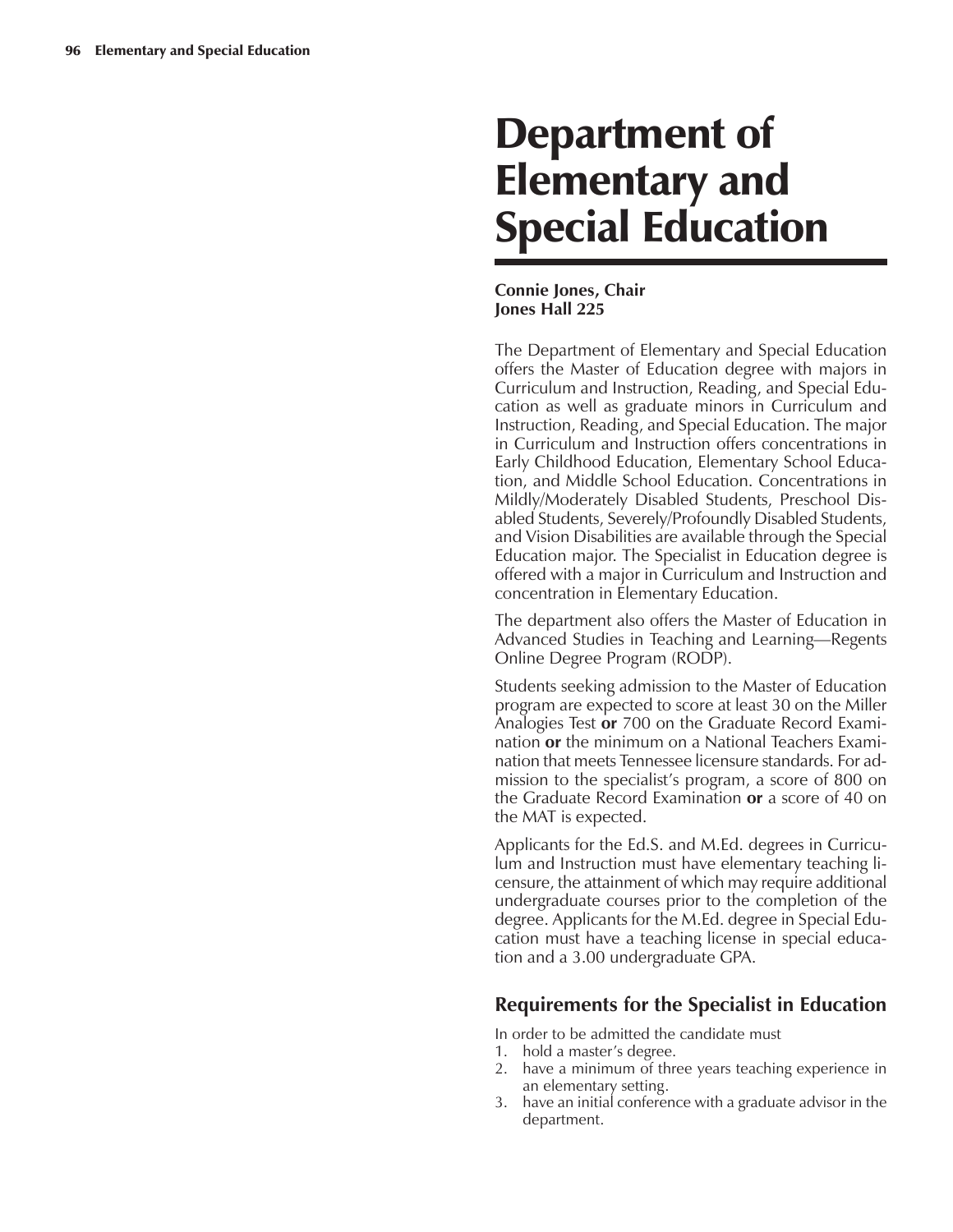- 1. complete a minimum of 30 semester hours.
- 2. file a candidacy form with the Graduate Office prior to the completion of 24 credit hours.
- 3. successfully complete a thesis pertaining to an area of emphasis within the scope of elementary education.
- 4. successfully complete an oral defense.

## **Curriculum and Instruction Major (Ed.S.) Concentration: Elementary Education**

## **Required Core (9 semester hours)**

- SPSE 7010 Educational Research Methodology
- FOED 7060 Seminar in Educational Foundations
- SPSE 7130 The Curriculum: Structures and Functions

## **Specialized Courses (15 semester hours)**

- FOED 7080 Contributions of Psychology to Education
- ELED 6290/ 7290 Inquiry in the Classroom
- ELED 7220 Seminar in Elementary Education<br>ELED 7250 From Policy to Practice in America
- 7250 From Policy to Practice in American Public Schools ELED 7640 Ed.S. Thesis Research

## **Elective Courses (6 semester hours)**

To be selected with the consent of the advisor

Applicants having previously met any of the course requirements above may, with the consent of the advisor, choose options. Requirements for licensure should be checked in the Teacher Licensing Office, McWherter Learning Resources Center 170.

# **Requirements for the Master of Education**

In order to be admitted, the candidate must

- 1. have completed undergraduate prerequisites.
- 2. hold a current teaching license.
- 3. have an initial conference with an appropriate graduate advisor in the department.
- 4. have at least 2.75 undergraduate GPA for full admission and a 2.50 undergraduate GPA for conditional admission.

In order to complete the degree, the candidate must

- 1. complete a minimum of 33 semester hours with no more than 30 percent of the total degree hours dually listed as undergraduate/graduate hours.
- 2. file a Candidacy Form with the Graduate Office prior to the completion of 21 credit hours.
- 3. successfully complete a written comprehensive examination to be taken in the last semester of coursework (may be taken no more than twice).

## **Curriculum and Instruction Major (M.Ed.) Concentration: Early Childhood Education**

## **Required Core (9 semester hours)**

- FOED 6020 Educational Foundations
- FOED 6610 Analysis and Application of Educational Research
- SPSE 6430 Introduction to Curriculum Development

## **Specialized Core (12 semester hours)**

ELED 6010 The Teacher as Reflective Practitioner (prerequisite for all ELED courses)

- ELED 6011 The Teacher as Reflective Practitioner (must be taken in last semester of coursework)
- ELED 6090 Creating Learning Environments for Young Children
- ELED 6200 The Classroom as Community<br>ELED 6620 Assessment of Teaching and Le
- 6620 Assessment of Teaching and Learning

## **Specialized Courses (6 semester hours)**

- READ 6000 Foundations of Reading READ 6720 Diagnostic and Remedial Practices in the Improvement of Reading
- 
- READ 6760 Early Literacy<br>READ 6120 Current Issues 6120 Current Issues in Reading Instruction
- ELED 6000 Teaching Writing
- ELED 6030 The Early Childhood Practitioner, K-4<br>ELED 6130 Current Issues in Elementary Languag
- 6130 Current Issues in Elementary Language Arts
- ELED 6140 Current Issues in Elementary Social Studies
- ELED 6170 The Multi-Age Classroom<br>ELED 6180 Current Issues in Elementa
- 6180 Current Issues in Elementary Mathematics
- ELED 6190 Current Issues in Elementary Science
- ELED 6230 Integrating Curriculum and Teaching, K-8
- ELED 6250 Technological Tools for Thinking and Learning<br>ELED 6300 Play Education and the Curriculum
- ELED 6300 Play Education and the Curriculum<br>ELED 6310 Play Education and Social-Emotion
- 6310 Play Education and Social-Emotional Learning
- ELED 6320 Play Education and Literacy
- ELED 6400 Teaching the Special Needs Learner in the Heterogenous Classroom

## **Electives (6 hours)**

To be selected within the range of specialized courses or with the consent of the advisor.

## **Concentration: Elementary School Education**

#### **Required Core (9 semester hours)**

- FOED 6020 Educational Foundations
- FOED 6610 Analysis and Application of Educational Research
- SPSE 6430 Introduction to Curriculum Development

# **Specialized Core (12 semester hours)**

- 6010 The Teacher as Reflective Practitioner (prerequisite for all ELED courses)
- ELED 6011 The Teacher as Reflective Practitioner (must be taken in last semester of coursework)
- ELED 6090 Creating Learning Environments for Young Children OR
- 
- ELED 6100 The Early Adolescent Learner<br>ELED 6200 The Classroom as Community 6200 The Classroom as Community
- ELED 6620 Assessment of Teaching and Learning

## **Specialized Courses (6 semester hours)**

- READ 6000 Foundations of Reading
- READ 6120 Current Issues in Reading Instruction
- READ 6710 Adolescent Literacy<br>READ 6720 Diagnostic and Rem
- 6720 Diagnostic and Remedial Practices in the Improvement of Reading
- READ 6760 Early Literacy<br>ELED 6000 Teaching Wri
- 6000 Teaching Writing
- ELED 6030 The Early Childhood Practitioner, K-4
- ELED 6130 Current Issues in Elementary Language Arts<br>ELED 6140 Current Issues in Elementary Social Studies
- 6140 Current Issues in Elementary Social Studies
- ELED 6170 The Multi-Age Classroom<br>ELED 6180 Current Issues in Elementa
- 6180 Current Issues in Elementary Mathematics
- ELED 6190 Current Issues in Elementary Science<br>ELED 6230 Integrating Curriculum and Teaching,
- 6230 Integrating Curriculum and Teaching, K-8 ELED 6250 Technological Tools for Thinking and Learning
- 
- ELED 6300 Play Education and the Curriculum ELED 6310 Play Education and Social-Emotional Learning
- 
- ELED 6320 Play Education and Literacy<br>ELED 6400 Teaching the Special Needs 6400 Teaching the Special Needs Learner in the Heterogeneous Classroom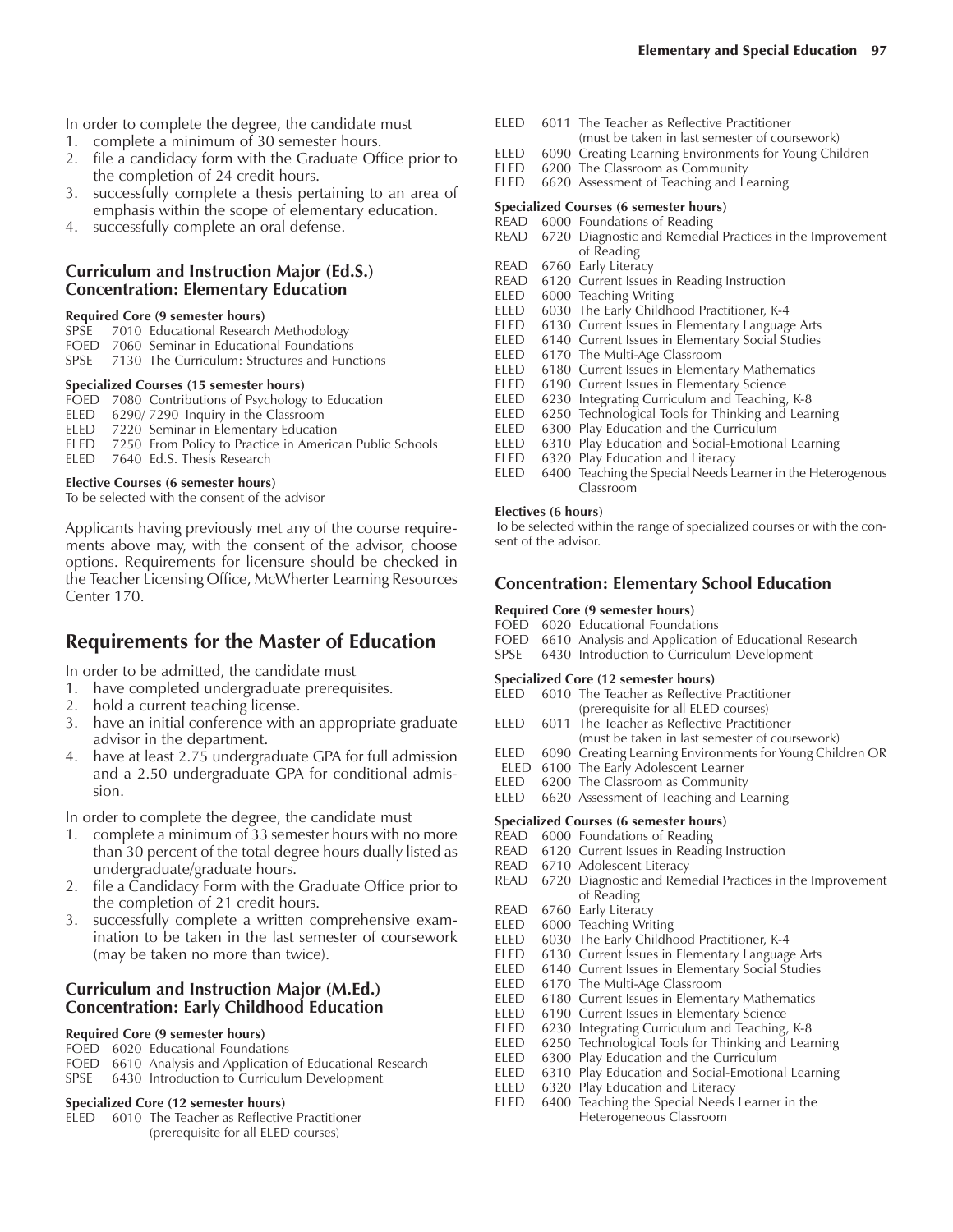#### **Electives (6 semester hours)**

To be selected within the range of specialized courses or with the consent of the advisor.

## **Concentration: Middle School Education**

## **Required Core (9 semester hours)**

- FOED 6020 Educational Foundations
- FOED 6610 Analysis and Application of Educational Research SPSE 6430 Introduction to Curriculum Development

#### **Specialized Core (12 semester hours)**

- ELED 6010 The Teacher as Reflective Practitioner (prerequisite for all ELED courses) ELED 6011 The Teacher as Reflective Practitioner (must be taken in last semester of coursework) ELED 6100 The Early Adolescent Learner
- ELED 6200 The Classroom as Community
- ELED 6620 Assessment of Teaching and Learning

#### **Specialized Courses (6 semester hours)**

- READ 6000 Foundations of Reading
- READ 6120 Current Issues in Reading Instruction
- READ 6710 Adolescent Literacy
- READ 6720 Diagnostic and Remedial Practices in the Improvement of Reading
- ELED 6000 Teaching Writing
- ELED 6130 Current Issues in Elementary Language Arts
- ELED 6140 Current Issues in Elementary Social Studies
- ELED 6170 The Multi-Age Classroom
- ELED 6180 Current Issues in Elementary Mathematics
- ELED 6190 Current Issues in Elementary Science<br>ELED 6230 Integrating Curriculum and Teaching
- 6230 Integrating Curriculum and Teaching, K-8
- ELED 6250 Technological Tools for Thinking and Learning
- ELED 6300 Play Education and the Curriculum<br>ELED 6310 Play Education and Social-Emotion
- 6310 Play Education and Social-Emotional Learning
- ELED 6320 Play Education and Literacy
- ELED 6400 Teaching the Special Needs Learner in the Heterogenous Classroom

#### **Electives**

To be selected within the range of specialized courses or with the consent of the advisor.

## **Minor in Curriculum and Instruction**

Students desiring a graduate minor in Curriculum and Instruction in one of the three concentrations described above—Early Childhood, Elementary School Education, or Middle School Education—should complete 18 semester hours in elementary education to include ELED 6090 or 6100, 6200, and 6620. **This does not meet licensure requirements in elementary education.**

## **Reading Major (M.Ed.)**

The Master of Education in Reading degree requires 36 semester hours and leads to the Reading endorsement, Reading Specialist, PreK-12. Three years successful classroom experience as a licensed teacher are required. The PRAXIS 10300 is required.

#### **Required Core (30 semester hours - \*required for licensure)**

- READ 6000 Foundations of Reading\*
- READ 6710 Adolescent Literacy\*
- READ 6720 Diagnostic and Remedial Practices in the Improvement of Reading\*
- READ 6730 Curriculum and Supervision of Reading\*
- READ 6750 Research Seminar in Reading\*
- READ 6760 Early Literacy\*
- READ 6790 The Reading Practicum\*<br>ELED 6500 Learning and Teaching\*
- $6500$  Learning and Teaching\*
- ELED 6510 Language Arts\*
- ELED 6620 Assessment of Teaching and Learning\*

#### **Elective Courses (6 semester hours selected from the following):**

- READ 5130 Corrective Reading in the Elementary School
- READ 5460 Teaching Reading in the Content Area<br>READ 6120 Current Issues in Reading Instruction
- 6120 Current Issues in Reading Instruction
- READ 6260 Individualizing Reading
- DYST 6000 Introduction to Dyslexia<br>DYST 6010 Identifying Students with
- 6010 Identifying Students with Dyslexia
- DYST 6011 Interventions for Dyslexia
- DYST 6020 Adolescents with Dyslexia and other Literacy **Difficulties**
- ELED 6000 Teaching Writing
- ELED 6130 Current Issues in Elementary Language Arts
- ELED 6320 Play Education and Literacy
- ELED 6400 Teaching the Special Needs Learner in the Heterogeneous Classroom
- LIBS 5150 Books and Media for Children
- LIBS 5160 Books and Media for Young People and Adults

#### **Special Education Options (3 semester hours)**

To be selected with consent of advisor

#### **Electives (9 semester hours)**

To be selected with consent of advisor

## **Minor in Reading**

A minor is available in Reading, the content of which is determined through collaborative consultation with the student's major advisor and the advisor for Reading.

## **Special Education Major (M.Ed.) Concentration: Mildly/Moderately Disabled Students**

#### **Required Core (9 semester hours)**

SPED 6780 Issues in Special Education

FOED 6610 Analysis and Application of Educational Research Elective in research methodology

#### **Concentration Courses (15 semester hours)**

- SPED 6300 Theoretical Perspectives on Mild/Moderate Disabilities
- SPED 6310 Issues in Assessment of Mild/Moderate Disabilities<br>SPED 6330 Theories of Instruction for Mild/Moderate Disabilit
- 6330 Theories of Instruction for Mild/Moderate Disabilities
- SPED 6370 Mildly/Moderately Disabled Adolescents and Adults
- SPED 6380 Collaborative/Consulting Skills in Special Education

#### **Restricted Electives (9 semester hours)**

To be selected with consent of advisor

## **Concentration: Preschool Disabled Students**

#### **Required Core (3 semester hours)** FOED 6610 Analysis and Application of Educational Research

### **Concentration Courses (15 semester hours)**

- SPED 6900 Characteristics of Preschool Children with Disabilities
- SPED 6910 Developmental Assessment
- SPED 6920 Laboratory Experience I
- SPED 6930 Methods of Working with Children Who Are Developmentally Delayed
- SPED 6950 Laboratory Experience II

### **Restricted Electives (15 semester hours)**

To be selected with consent of advisor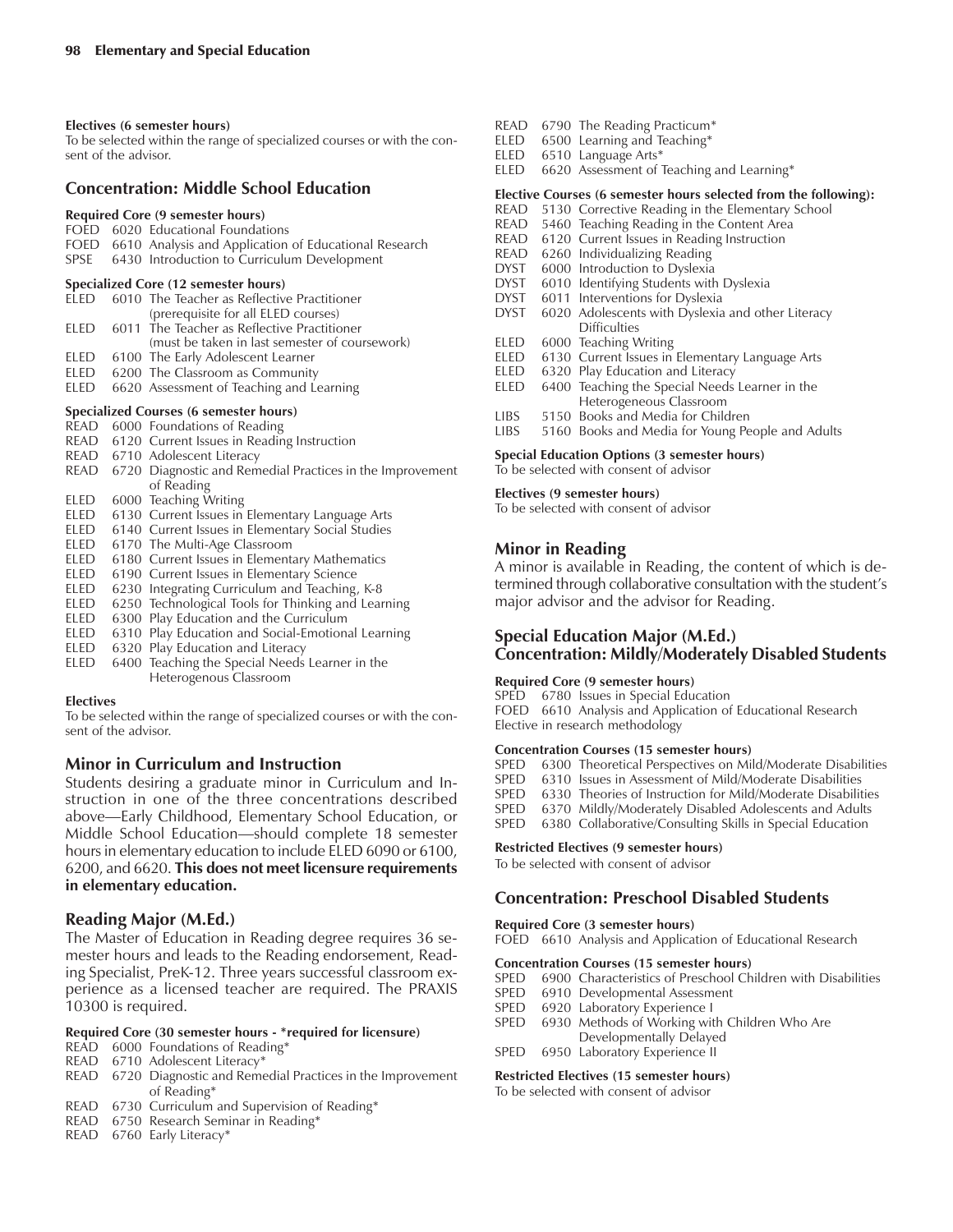## **Concentration: Severely/Profoundly Disabled Students**

#### **Required Core (9 semester hours)**

SPED 6780 Issues in Special Education FOED 6610 Analysis and Application of Educational Research Elective in research methodology

#### **Concentration Courses (15 semester hours)**

| <b>SPED</b>                                    |  | 6380 Collaborative/Consulting Skills in Special Education |  |  |
|------------------------------------------------|--|-----------------------------------------------------------|--|--|
| <b>SPED</b>                                    |  | 6400 Characteristics and Needs of Severely/Profoundly     |  |  |
|                                                |  | <b>Disabled</b>                                           |  |  |
| <b>SPED</b>                                    |  | 6430 Theories of Instruction for Severely/Profoundly      |  |  |
|                                                |  | Disabled Students                                         |  |  |
|                                                |  | SPED 6910 Developmental Assessment                        |  |  |
| CDFS                                           |  | 6300 Application of Child Development Principles I        |  |  |
| <b>Restricted Electives (9 semester hours)</b> |  |                                                           |  |  |

To be selected with consent of advisor

## **Concentration: Vision Disabilities**

#### **Required Core (9 semester hours)**

- SPED 6380 Collaborative/Consulting Skills in Special Education SPED 6780 Issues in Special Education
- FOED 6610 Analysis and Application of Educational Research

#### **Concentration Courses (24 semester hours)**

|             | SPED 6500 Anatomy and Physiology of the Eye           |
|-------------|-------------------------------------------------------|
| <b>SPED</b> | 6510 Introduction to Braille and Communication Skills |
|             | for the Visually Impaired                             |
| <b>SPED</b> | -6520 Advanced Braille and Communication Skills       |
|             | for the Visually Impaired                             |

- SPED 6530 Educational Procedures for the Visually Impaired
- SPED 6540 Advanced Educational Procedures for the Visually Impaired
- SPED 6550 Orientation and Mobility for the Classroom Teacher
- SPED 6560 Nature and Needs of the Visually Impaired
- SPED 6570 Practicum in Special Education (Vision) OR
- SPED 5510 Teaching Internship: Special Education

# **Special Education Master's—Non-Licensed**

Persons who do not hold a license in special education but wish to work toward a master's degree in mild/moderate or severe/profound special education may ask for an exception to the license prerequisite. This would allow the individual to complete a master's degree but the degree would not lead to licensure. Persons who complete this degree **will not be licensed to teach special education** upon completion of the degree.

## **Minor in Special Education**

Students desiring a minor at the graduate level in Special Education must complete 18 semester hours in Special Education to include SPED 6020, 6800, and 12 additional semester hours of 6000 courses in Special Education. **This does not meet licensure requirements in Special Education.**

## **Master of Education in Advanced Studies** in Teaching and Learning-**Regents Online Degree Program (RODP)**

The Master of Education in Advanced Studies in Teaching and Learning (M.Ed.) with a concentration in Childhood Literacy Reading is offered through the Regent's Online Degree Program (RODP), and is delivered following the standard protocol established for the delivery of RODP courses and programs. The mission of this program is to provide advanced professional preparation in the area of reading and language arts for practicing teachers.

## **Program of Study (33 hours)**

| <b>Required</b>            |                                                   |
|----------------------------|---------------------------------------------------|
| <b>ASTL 6700</b>           | Portfolio Development                             |
| <b>ASTL 6701</b>           | Teacher as Learner                                |
| <b>ASTL 6721</b>           | Theory and Foundation of Developmental            |
|                            | Literacy (Literacy I)                             |
| ASTL 6703                  | Knowledge of the Learner                          |
| ASTL 6723                  | Understanding and Implementing Best Practices     |
|                            | in Teaching Beginning Literacy (Literacy II)      |
| <b>Specialized Core</b>    |                                                   |
| ASTL 6705                  | Assessment of Learning                            |
| ASTL 6706                  | Learning Strategies/Instructional Strategies      |
| <b>ASTL 6725</b>           | Understanding and Implementing Best Practices     |
|                            | for Continued Literacy Growth in the Middle       |
|                            | Grades (Literacy III)                             |
| ASTL 6726                  | Diagnosing Literacy Problems K-8 (Literacy IV)    |
| ASTL 6709                  | Action Research                                   |
| <b>ASTL 6729</b>           | Remediation of Literacy Problems K-8 (Literacy V) |
| <b>Specialized Courses</b> |                                                   |
|                            |                                                   |

ASTL 6721, 6723, 6725, 6726, 6729

For more information, refer to the RODP Web site at www.tn.regentsdegrees.org.

# **Courses in Elementary Education [ELED]**

**5110 Directed Teaching Grades K-8.** Twelve credits. Prerequisites to enrollment in the course include ELED 4010 and 4020 or 4030 and 4040, 3150, 4350 or 4400; SPED 3010; minimum grade point average of 2.50 overall and in the major; admission to Teacher Education program; passing scores on the NTE Tests of Communication Skills and General Knowledge. Fulltime, 15 week semester of supervised teaching experience in the public schools. Pass/Fail.

**5200- Observation and Participation.** Three credits. Directed labora-

**5201** tory experiences for teachers desiring to add an endorsement to their certificates. Includes language arts, math, science, social studies, art, and music. **5200 Kindergarten**

**5201 Grades 1-6**

- **5260 Problems in Elementary Education.** One to three credits. A problem-oriented course, on or off campus, planned and designed for individuals, school faculty, school systems, or other professional groups that will provide opportunities for in-service education related to assessed needs. Credit toward a degree limited to six semester hours.
- **5510 The Teaching Internship, Grades 1-8.** Nine credits. A supervised internship available only to those with at least one year of paid teaching experience in the major in which endorsement is sought. Applicants must meet all prerequisites for student teaching.
- **6000 Teaching Writing.** Three credits. An in-depth exploration of students' efforts to become writers. Presents theoretical and practical strategies for establishing an effective writing environment based on current research.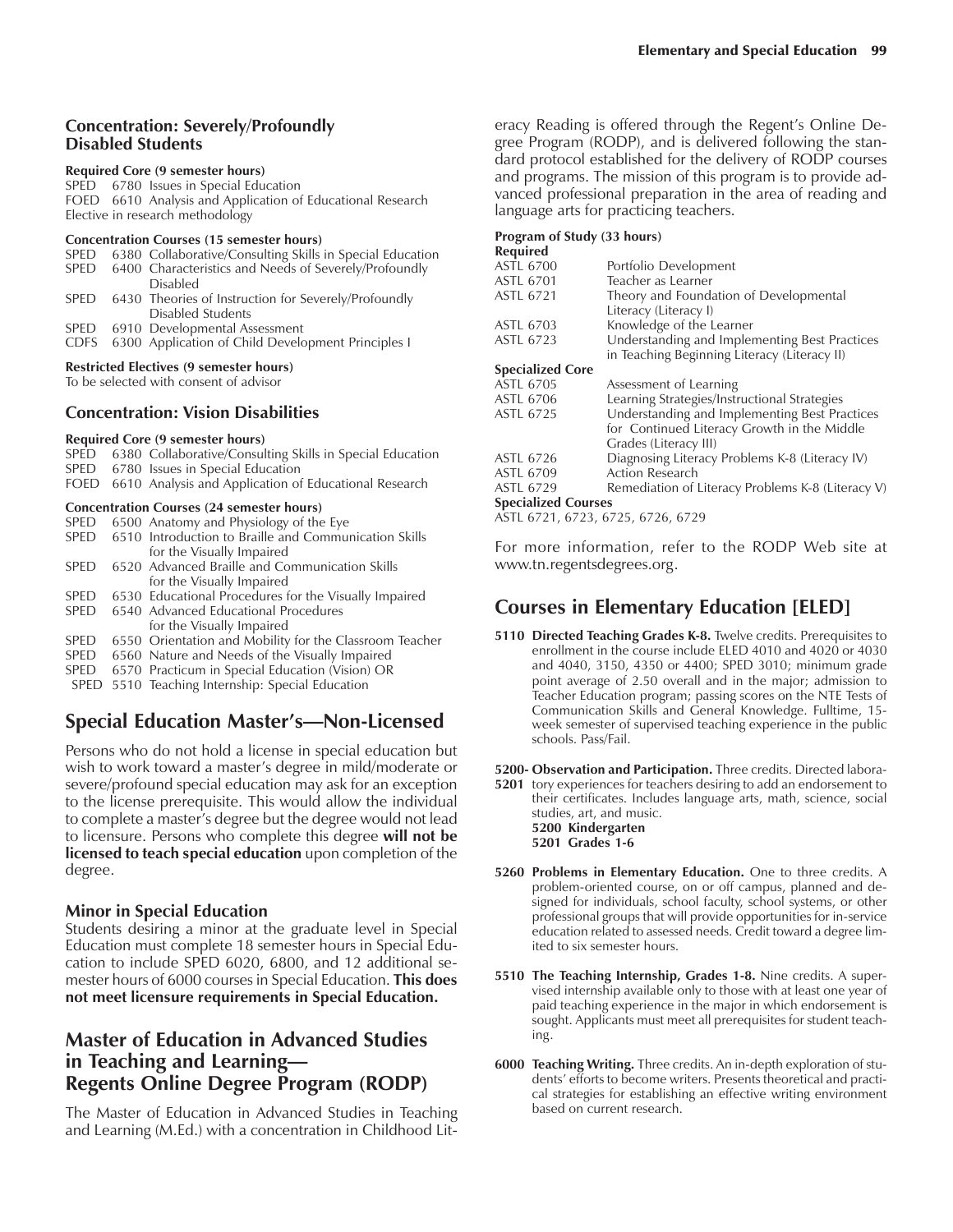- **6010 The Teacher as Reflective Practitioner.** Two credits. Articulates the role of and explores the varied dimensions of the process of reflective teaching as it may be utilized by the elementary, special education, reading, or secondary teacher. **Prerequisite for all Curriculum and Instruction (Early Childhood Education, Elementary School Education, and Middle School Education) candidates.**
- **6011 The Teacher as Reflective Practitioner.** One credit. A culminating course summarizing and synthesizing the knowledge acquired throughout the graduate program. **Must be taken in last semester of graduate work.**
- **6030 The Early Childhood Practitioner, K-4.** Three credits. Emphasis on the emerging theories which have influenced current programs.
- **6090 Creating Learning Environments for Young Children.** Three credits. Prerequisite: ELED 6010. In-depth analysis of social, emotional, language, and cognitive variables that impact young children's learning and allow teachers to plan and maintain proactive environments. Required for those students wishing to concentrate in Early Childhood Education.
- **6100 The Early Adolescent Learner.** Three credits. Prerequisite: ELED 6010. Reflects on the early adolescent while focusing on the student-centered school environment and the appropriately wellbalanced curriculum. Required for those students wishing to concentrate in Middle School Education.
- **6130 Current Issues in Elementary Language Arts.** One credit. Prerequisite: ELED 6010. Overview of current issues surrounding the teaching of language arts.
- **6140 Current Issues in Elementary Social Studies.** One credit. Prerequisite: ELED 6010. Overview of current issues and trends surrounding the teaching of social studies. Topics will vary from semester to semester.
- **6170 The Multi-Age Classroom.** One credit. Prerequisite: ELED 6010. Examines the basic alternatives and tools that have been shown to be effective in multi-age classrooms in both primary and middle grades.
- **6180 Current Issues in Elementary Mathematics.** One credit. Prerequisite: ELED 6010. Overview of current issues and trends surrounding the teaching of mathematics. Topics will vary from semester to semester.
- **6190 Current Issues in Elementary Science.** One credit. Prerequisite: ELED 6010. Investigates current issues relating to the study and teaching of elementary school science. Topics will vary from semester to semester.
- **6200 The Classroom as Community.** Three credits. Prerequisite: ELED 6010. Explores the classroom community with respect to definitions and practice. Teachers will reflect on how their beliefs and attitudes influence practice. Required for all students.
- **6210 Seminar on Current Innovations and Trends in Elementary Education.** Three credits. Prerequisite: ELED 6010. Recent research in child development, school organization, curriculum, and evaluation.
- **6220 Seminar in Early Childhood Education.** Three credits. Review of issues, programs, and research in early childhood education.
- **6230 Integrating Curriculum and Teaching, K-8.** Three credits. Prerequisite: ELED 6010. Assists elementary and middle school

teachers in organizing, assessing, and planning instruction in an integrated program.

- **6250 Technological Tools for Thinking and Learning.** Three credits. Prerequisite: ELED 6010. Learning environments supported by computer technology that promote knowledge construction. Special emphasis on use of the Internet and the design and development of a hypermedia learning environment.
- **6290**/ **7290 Inquiry in the Classroom.** Three credits. An in-depth study of the inquiry process as it relates to teachers in the classroom. Theory and practice combine as teachers engage in their own research to improve classroom instruction.
- **6300 Play Education and the Curriculum.** One credit. Prerequisite: ELED 6010. Articulates the role of play for children's cognitive learning. A theoretical analysis will facilitate early childhood, elementary, and special educator's ability to design quality play experiences that promote children's learning.
- **6310 Play Education and Social-Emotional Learning.** One credit. Prerequisite: ELED 6010. Promotes elementary and special education teachers' abilities to plan and implement quality play experiences that promote children's social and emotional learning.
- **6320 Play Education and Literacy.** One credit. Prerequisite: ELED 6010. Relationship between play and literacy development highlighted. Course content will enable teachers to plan for play experiences that promote children's abilities to read, write, listen, and speak.
- **6400 Teaching the Special Needs Learner in the Heterogeneous Classroom.** Three credits. Prerequisite: ELED 6010 (prerequisite requirement for elementary education majors only). Helps develop skills, beliefs, and attitudes necessary for effectively incorporating and teaching special needs learners in a heterogeneous classroom.
- **6500 Learning and Teaching.** Three credits. Promotes understanding of human learning and development necessary to engender competent, caring professionals by providing opportunities to describe, compare, and contrast various theories in order to create appropriate learning environments.
- **6510 Language Arts.** Three credits. Explores language learning and teaching. Introduces various theories about cognition, language, and language learning, including second language acquisition and various strategies for teaching language arts. Public school practicum required.
- **6620 Assessment of Teaching and Learning.** Three credits. Prerequisite: ELED 6010 (or taken concurrently with 6010 by Elementary Education major only). Familiarizes teachers with assessment techniques that focus on the complex relationship between learning and instruction. Required for all students.
- **6870 Home-School Interaction.** Three credits. Includes approaches, activities, and materials related to parent education.
- **6999 Comprehensive Examination and Preparation.** One credit. Open only to students who are not enrolled in any other graduate course and who will take the master's comprehensive examination during the term. The student must contact the graduate advisor during the first two weeks of the term for specifics regarding the details of this comprehensive examination preparatory course. Credit may not be applied to degree requirements.
- **7220 Seminar in Elementary Education.** Three credits. Explores contemporary issues in education as they relate to the individual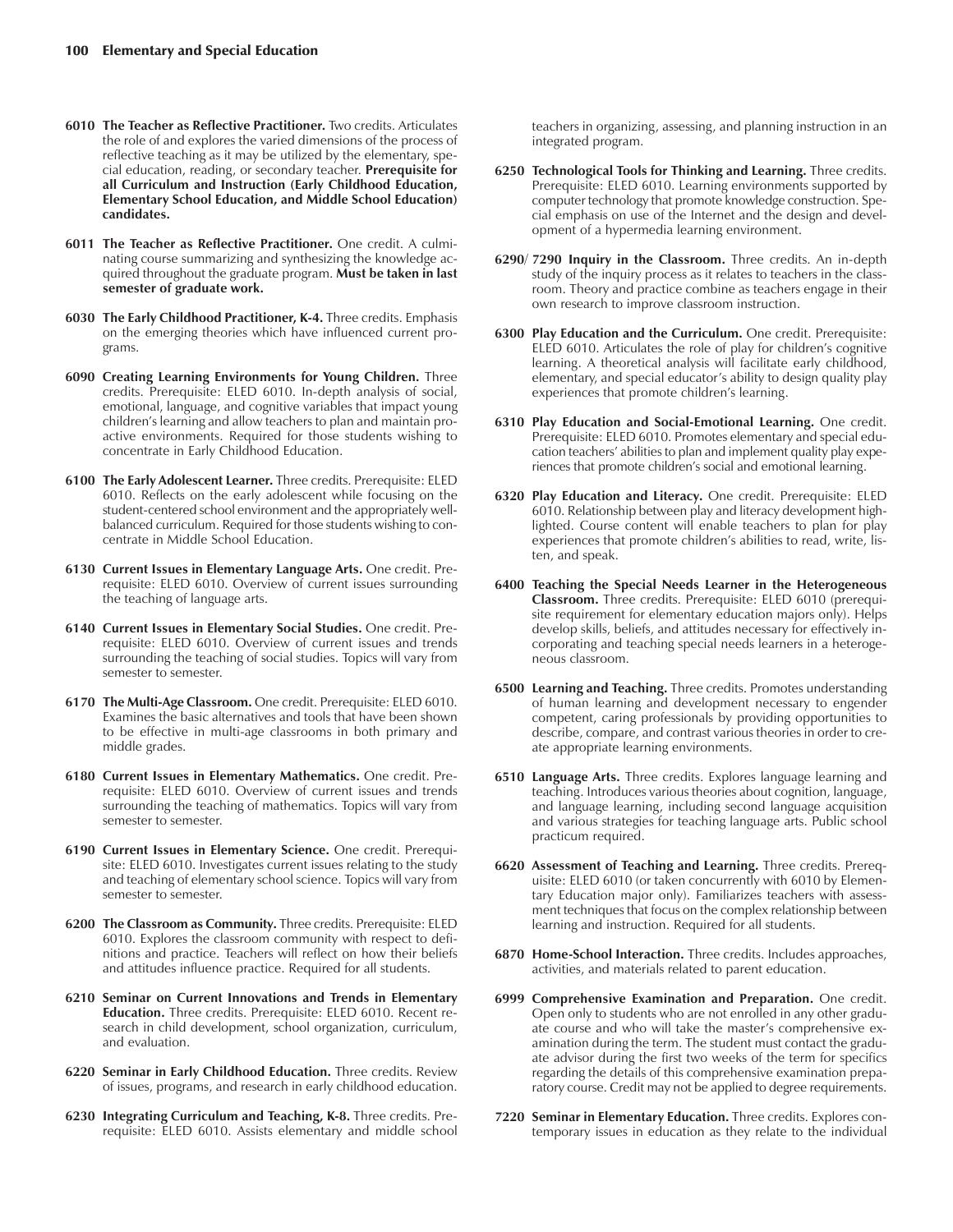teacher, the school as an institution, the school clientele, and the community. Allows the student to adjust individual educational philosophy to a changing society and schools; gives contiguity to other educational experiences.

- **7250 From Policy to Practice in American Public Schools.** Three credits. The effect of public policy on educational practices. Emphasis on exploring policy variations within the educational practices in the U.S. and around the world with a particular emphasis on elementary education.
- **7260 Problems in Elementary Education.** One to six credits. Prerequisite: Nine semester hours of graduate-level courses in elementary education.
- **7640 Ed.S. Thesis Research.** One to six credits. Prerequisite: Six semester hours of 7000-level courses in elementary education. Supervised, in-depth study on an individual or group basis of an area of elementary education. Student may register two semesters for three hours credit each semester or for six hours credit one semester. Open only to post-master's degree students.

# **Courses in Reading [READ]**

- **5130 Corrective Reading in the Elementary School.** Three credits. Prerequisite: A reading methods or literacy course. The modification of assessment and instruction for the resolution of reading problems in the elementary classroom.
- **5460 Teaching Reading in the Content Area.** Three credits. Emphasis on teaching reading in content subjects such as mathematics, science, and social studies in upper elementary, middle school, and secondary schools. Specific suggestions for activities and lesson strategies included. (Available on permission-of-department basis only.)
- **6000 Foundations of Reading.** Three credits. Prerequisite: A reading methods or literacy course. Planning and developing a reading program through extensive reading in the field and seminar participation. Special emphasis on the reading process.
- **6120 Current Issues in Reading Instruction.** One to three credits. Specific issues and trends affecting reading instruction in today's classrooms. Repeatable up to three hours of various topics.
- **6260 Individualizing Reading.** Three credits. Theoretical background, organization, and implementation of individualizing reading through the self-selection of reading materials. Content applicable to elementary, middle school, secondary, adult, and special education teachers.
- **6710 Adolescent Literacy.** Three credits. Approaches to effective literacy enhancement in middle and secondary school programs. Suggestions for meeting the literacy needs of typical and atypical adolescent literacy learners.
- **6720 Diagnostic and Remedial Practices in the Improvement of Reading.** Three credits. Prerequisite: READ 6000 or permission of instructor. Formal and informal tools to document and define a reading difficulty as well as approaches/strategies to overcome such difficulties.
- **6730 Curriculum and Supervision of Reading.** Three credits. The role of the reading specialist. Focuses on preparing reading specialists to work with students and adults in school settings. Planning in-service presentations, grant writing, critiquing materials, and effective reading programs explored.
- **6750 Research Seminar in Reading.** Three credits. Prerequisite: READ 6000, its equivalent, or permission of the instructor. An investigation of significant research related to reading with emphasis on classroom practices, group analysis, and individual study. (Available on permission-of-department basis only.)
- **6760 Early Literacy.** Three credits. A methods course that concentrates on beginning reading and emergent literacy issues in developing reading and writing.
- **6790 The Reading Practicum.** Three to six credits. Prerequisite: READ 6720 or equivalent. A supervised practice in teaching children with various types of reading and learning problems. Student may enroll for 3 hours credit or 6 hours credit in a single semester. May be repeated for up to 6 credits; however, only 3 credits may apply toward the degree.
- **6999 Comprehensive Examination and Preparation.** One credit. Open only to students who are not enrolled in any other graduate course and who will take the master's comprehensive examination during the term. The student must contact the graduate advisor during the first two weeks of the term for specifics regarding the details of this comprehensive examination preparatory course. Credit may not be applied to degree requirements.

# **Courses in Special Education [SPED]**

- **5240 Methods and Techniques of Behavior Management.** Three credits. Overview of various approaches to behavior management. Application of various approaches in different special education settings. Basis of evaluation of various behavior change techniques.
- **5260 Problems in Special Education A-Z.** One to three credits. A problem-oriented course, on or off campus, planned and designed for individuals, a school faculty, school system, or other professional groups that will provide opportunities for pre- or in-service education related to assessed needs. Not more than 6 semester hours credit in independent study (SPED 6840) and/or problems (SPED 5260) can be applied toward a degree or licensure.
- **5320 Directed Teaching in Special Education (Self-contained).** Nine credits. Prerequisites: ELED 3150, 4010, 4020; SPED 6200, 6800; full admission to Directed Teaching. A full-day, ten-week supervised teaching experience in a public classroom. Pass/Fail.
- **5350 Directed Teaching in Special Education (Resource room).** Nine to twelve credits. Prerequisites: ELED 3150; ELED 4010, 4020; SPED 6200 and 6800; full admission to Directed Teaching. A full-day, ten-week supervised teaching experience in a public classroom. Pass/Fail.
- **5510 Teaching Internship: Special Education.** Nine credits. A supervised teaching experience. Available only to those with at least one year of paid teaching experience in the major in which endorsement is sought. Applicants must meet all prerequisites for student teaching. Pass/Fail.
- **6020 Overview of Special Education.** Three credits. Theories and techniques of providing instruction to exceptional individuals. Designed for individuals without prior specialized experience and/or course work in special education. Not for degree credit.
- **6200 Educational Diagnostics.** Three credits. The role of the special educator in the assessment process; formal and informal assessment devices and procedures; involvement of parents in the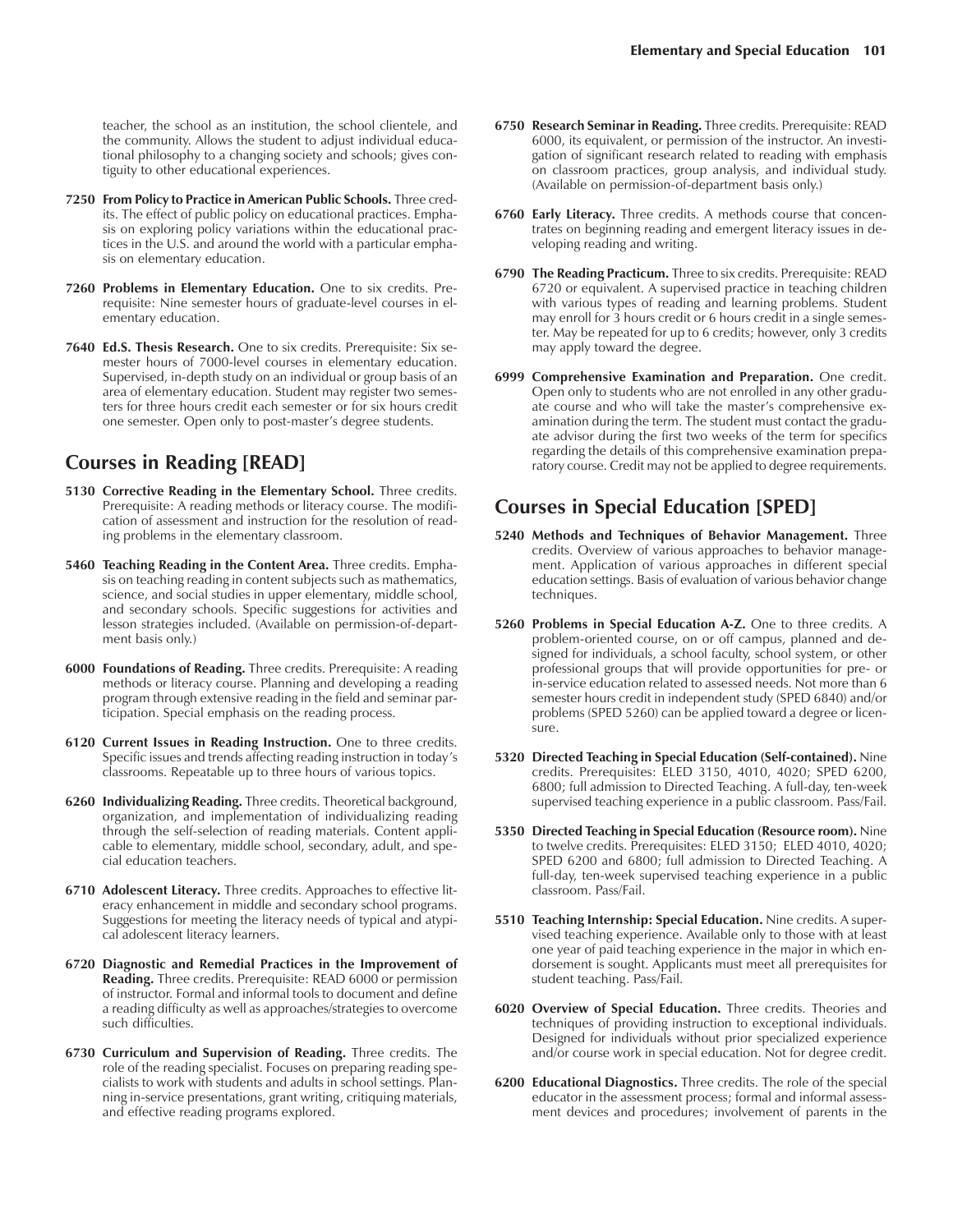evaluation; precision teaching; diagnostic and prescriptive teaching; writing IEPs.

- **6270 Characteristics and Needs of the Mentally Retarded Child.** Three credits. Cognitive, affective, motor, social, and language development of the mentally retarded.
- **6280 Characteristics and Needs of the Emotionally Disabled Child.** Three credits. A survey of theories and research relative to emotional/behavioral problems of children; discussion of classroom models for remediation and specific techniques appropriate for teacher use.
- **6300 Theoretical Perspectives on Mild/Moderate Disabilities.** Three credits. Reviews the various perspectives on mild/moderate disabling conditions from a historical perspective. Viability of each perspective examined. Implications of each for assessment and intervention considered.
- **6310 Issues in Assessment of Mild/Moderate Disabilities.** Three credits. Prerequisite: SPED 6300. A variety of tests and assessment tools within the various theoretical frameworks they represent. Considers the development of diagnostic batteries based on such tests. Particular attention given to the significance of the theoretical perspectives in selecting and interpreting data collected.
- **6330 Theories of Instruction for Mild/Moderate Disabilities.** Three credits. Prerequisite: SPED 6310. A variety of instructional approaches within the various theoretical frameworks from which each evolved. Considers the development and evaluation of IEPs through an integration of learner characteristics, instructional approaches, and educational needs.
- **6370 Mildly/Moderately Disabled Adolescents and Adults.** Three credits. The unique status of public school students, ages 16-21 years with mild/moderate disabilities. Focus on career, vocational, and transitional services. Highlights specific concerns and problems in adulthood.
- **6380 Collaborative/Consulting Skills in Special Education.** Three credits. Assistance in developing skills needed for consulting with parents, students, teachers, administrators, and others in the development and implementation of individualized education programs for disabled students.
- **6400 Characteristics and Needs of Severely/Profoundly Disabled.** Three credits. In-depth survey of severely/profoundly disabled students and their needs. Emphasis on cognitive, motor, social, communicative, behavioral, and physical characteristics of this population.
- **6430 Theories of Instruction for Severely/Profoundly Disabled Students.** Three credits. Advanced methods and techniques for teaching severely/profoundly disabled students.
- **6500 Anatomy and Physiology of the Eye.** Three credits. Examines structures of the eye and visual system and diseases/conditions that affect vision. Considers various screening instruments to use for making referrals to eye specialists. Attention given to administration and interpretation of screening instruments.
- **6510 Introduction to Braille and Communication Skills for the Visually Impaired.** Three credits. Offers teachers and professionals who work with visually impaired and blind students skills and competencies in reading and writing braille.
- **6520 Advanced Braille and Communication Skills for the Visually Impaired.** Three credits. Prerequisite: SPED 6510. Reinforces

and extends skills learned in SPED 6510. Formatting textbooks and trade books required by visually impaired students in schools. Emphasis placed on learning to use abacus, slate and stylus, and correction slate. Transcription according to Library of Congress standards.

- **6530 Educational Procedures for the Visually Impaired.** Three credits. Presents students with roles and responsibilities of the teacher of the visually impaired, including adaptations of curriculum, environment, equipment, and methods. Available resources at local, state, and national levels. Particular attention given to the decision-making processes required, such as type of reading medium required for specific tasks, use of low-vision aids, appropriateness of various types of modifications, and adaptations of regular curriculum.
- **6540 Advanced Educational Procedures for the Visually Impaired.** Three credits. Necessary skills to conduct functional vision assessments of students of normal intelligence as well as those with multiple disabilities. Assessing communication skills for the visually impaired.
- **6550 Orientation and Mobility for the Classroom Teacher.** Three hours. Basic orientation and mobility techniques to teach visually impaired students to enable them to move around the school environment safely. Included are concept development, protective techniques, basic and advanced sighted guide techniques, and the use of tactual maps.
- **6560 Nature and Needs of the Visually Impaired.** Three credits. Insights into problems associated with visual loss and its impact on individuals, family relations, and seeing populations. Also addresses advantages and limitations of adaptations and specialized instruction, equipment, devices, and aids. Examines the role and effect of various organizations and professionals on services for visually impaired persons.
- **6570 Practicum in Special Education (Vision).** Three credits. Understanding of eye conditions that result in visual disabilities and their implications; training in determining most appropriate modifications. Experiences in assessment of functional vision of students with visual disabilities and multiple disabilities; designed to facilitate application of these skills in real-life experiences with visually impaired and blind learners.
- **6710 Action Research in Special Education.** Three credits. Prerequisite: FOED 6610 or equivalent. Presents skills necessary to conduct classroom research for the purpose of improving learning opportunities for diverse learners.
- **6720 Working with Parents.** Three credits. Understanding the concerns and needs of parents of children who have special needs. Also presents strategies and techniques for working effectively with parents.
- **6740 Affective Education in the Classroom.** Three credits. Theoretical basis for the role of the school in providing instruction in the affective domain. Emphasis on the translation of theories of emotional/social development into educational strategies.
- **6780 Issues in Special Education.** Three credits. Analysis of current issues in the field. Emphasis on the analysis of relevant research.
- **6800 Exceptional Children and Youth.** Three credits. Introduction to problems in identification, etiology, and educational treatment of mentally retarded, gifted, physically and emotionally challenged, learning disabled, and culturally disadvantaged children and youth.